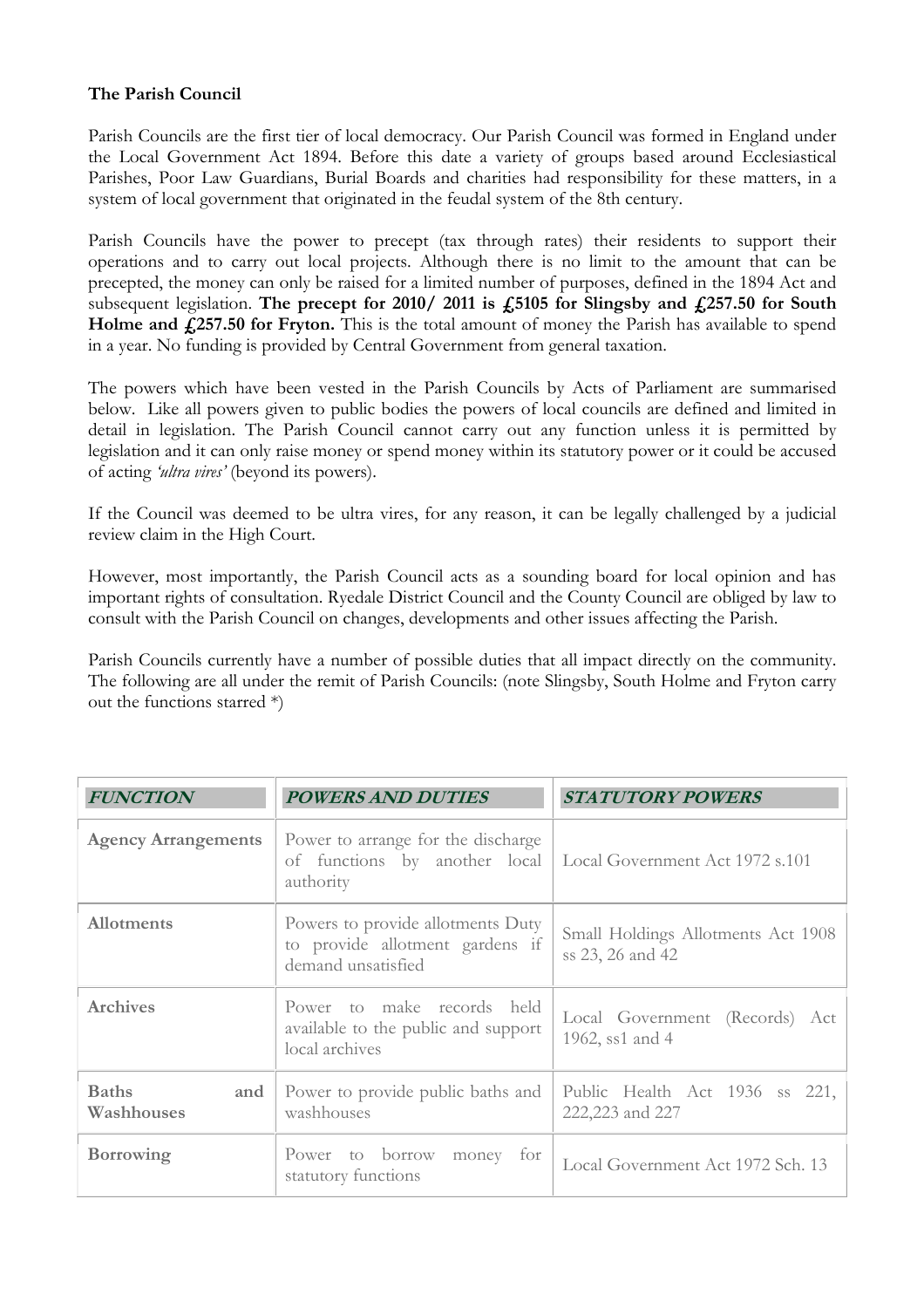| <b>Burial</b><br>Grounds,<br><b>Cemeteries</b><br>and<br>crematoria | Power to acquire and maintain                                                                            | Open Spaces Act 1906, ss 9 and 10:<br>Local Government Act 1972, s 214                                                      |
|---------------------------------------------------------------------|----------------------------------------------------------------------------------------------------------|-----------------------------------------------------------------------------------------------------------------------------|
|                                                                     | Power to provide                                                                                         | Local Government Act 1972, s.214                                                                                            |
| ∗                                                                   | Power to agree to maintain<br>monuments end memorials                                                    | Parish Council and Burial Authorities<br>(Miscellaneous<br>Provisions)<br>Act<br>19970, s. 1                                |
|                                                                     | Power to contribute<br>towards<br>expenses of cemeteries                                                 | Local Government Act 1972                                                                                                   |
| <b>Bus Shelters</b>                                                 | Power to provide and maintain                                                                            | Local Government (Miscellaneous)<br>Act 1953 s.4                                                                            |
| <b>Bye Laws</b>                                                     | Power to make byelaws for public<br>walks and pleasure ground                                            | Public Health Act 1875, s 164                                                                                               |
|                                                                     | Cycle Parks                                                                                              | Road Traffic Regulation Act 1984<br>s.57(7)                                                                                 |
|                                                                     | Swimming pools, bathing places,<br>baths and washhouses                                                  | Public Health Act 1936, s 223                                                                                               |
|                                                                     | Open Spaces and Burial Grounds                                                                           | Open Spaces Act 1906 ss 12 and 15                                                                                           |
|                                                                     | Mortuaries<br>and<br>post-mortem<br>rooms                                                                | Public Health Act 1936 s. 198                                                                                               |
|                                                                     | Public Bathing                                                                                           | Public Health Act 1936 s. 231                                                                                               |
|                                                                     | Hiring of pleasure boats in parks<br>and pleasure grounds                                                | Public<br>Health Amendments Act<br>1907, s 44(2): Public Health Act<br>1961, s54                                            |
| <b>Charities</b><br>∗                                               | Duty to receive<br>of<br>accounts<br>parochial charities                                                 | Charities Act 1960, s 32                                                                                                    |
|                                                                     | Power to appoint trustees of<br>parochial charities                                                      | Charities Act 1993, s 79                                                                                                    |
| <b>Clocks</b>                                                       | Power to provide public clocks                                                                           | Parish Councils Act 1957,s 2                                                                                                |
| <b>Closed Churchyards</b>                                           | Powers (and sometimes duty) as to<br>maintain                                                            | Local Government Act 1972, s.215                                                                                            |
| Commons Land and<br><b>Common Pastures</b>                          | Powers in relation to enclosure as<br>to regulation and management and<br>as to providing common pasture | Enclosure<br>Act 1845;<br>Local<br>Act<br>1984, $s$ 8(4);<br>Government<br>Smallholding<br>and Allotments Act<br>1908, s.34 |
|                                                                     | unclaimed<br>Power<br>protect<br>to<br>land from<br>unlawful<br>common                                   | Commons Registration Act1965,s.9                                                                                            |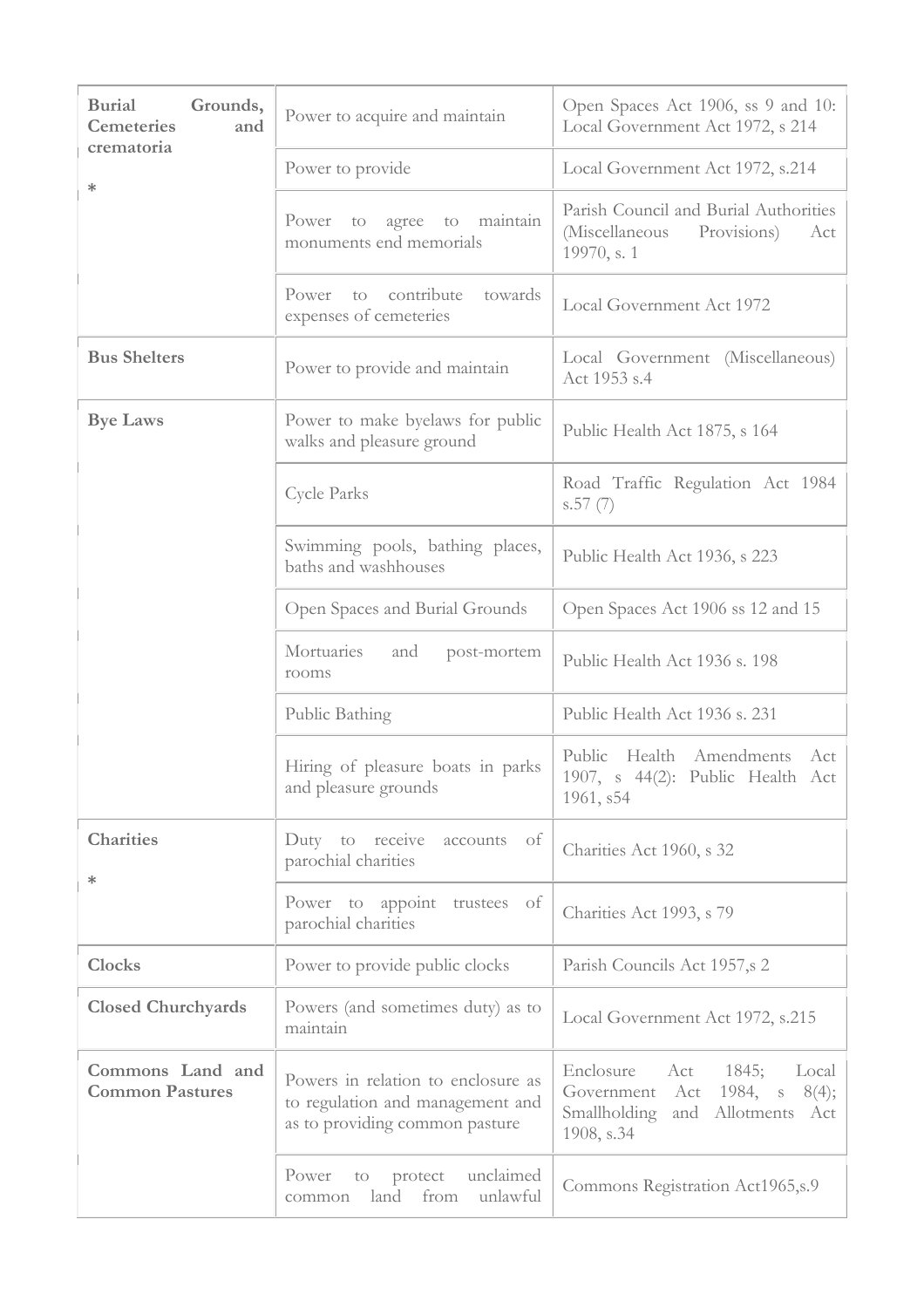|                                               | interference                                                                                                                   |                                                                                  |
|-----------------------------------------------|--------------------------------------------------------------------------------------------------------------------------------|----------------------------------------------------------------------------------|
|                                               | Power to manage commons and<br>village greens under a district<br>council scheme                                               | Commons Act 1899, ss 4 & 5                                                       |
| <b>Conference facilities</b>                  | Power to provide and encourage<br>the use of facilities                                                                        | Local Government Act 1972, s.144                                                 |
| Consultation<br>$\ast$                        | Right to be consulted by principal<br>councils if directed by Secretary of<br>State (England) of by Welsh<br>Assembly (Wales)  | Local Government and Rating<br>Act1997, s21; Local Government Act<br>1972, s 33A |
| <b>Community Centres</b><br>and Village Halls | Power to provide and equip<br>premises for use of clubs having<br>athletic, social or educational<br>objectives                | Local Government (Miscellaneous<br>Provisions) Act 1976, s.19                    |
| <b>Crime Prevention</b>                       | Powers to spend money on various<br>crime prevention measures                                                                  | Local Government and Rating Act<br>1997, s 31                                    |
|                                               | Power to (a) install equipment, (b)<br>establish schemes and (c) assist<br>others in so doing for the<br>prevention of crime   | Local Government and Rating Act<br>1997, s 31                                    |
| <b>Delegated Functions</b><br>$\ast$          | Power to assume a function<br>delegated by another authority                                                                   |                                                                                  |
|                                               | Power to ensure effective discharge<br>of Council functions<br>Power to employ someone to carry<br>out Council functions       | Local Government Act 1972ss. 101,<br>111 and 112                                 |
| Drainage<br>$\ast$                            | Power to deal with ponds/ditches                                                                                               | Public Health Act 1936, s. 260                                                   |
| Entertainment<br>and<br>the Arts              | Provision of entertainment and<br>support of the arts                                                                          | Local Government Act 1972, s145                                                  |
| Environment                                   | Power to act for the benefit of the<br>community<br>by tackling<br>and<br>promoting<br>of<br>awareness<br>environmental issues | Local Government Act 1972, ss 111<br>and 137                                     |
| <b>Flagpoles/Maypoles</b><br>$\ast$           | flagpoles<br>Power<br>to<br>erect<br>111<br>highways                                                                           | Highways Act 1980, s 144                                                         |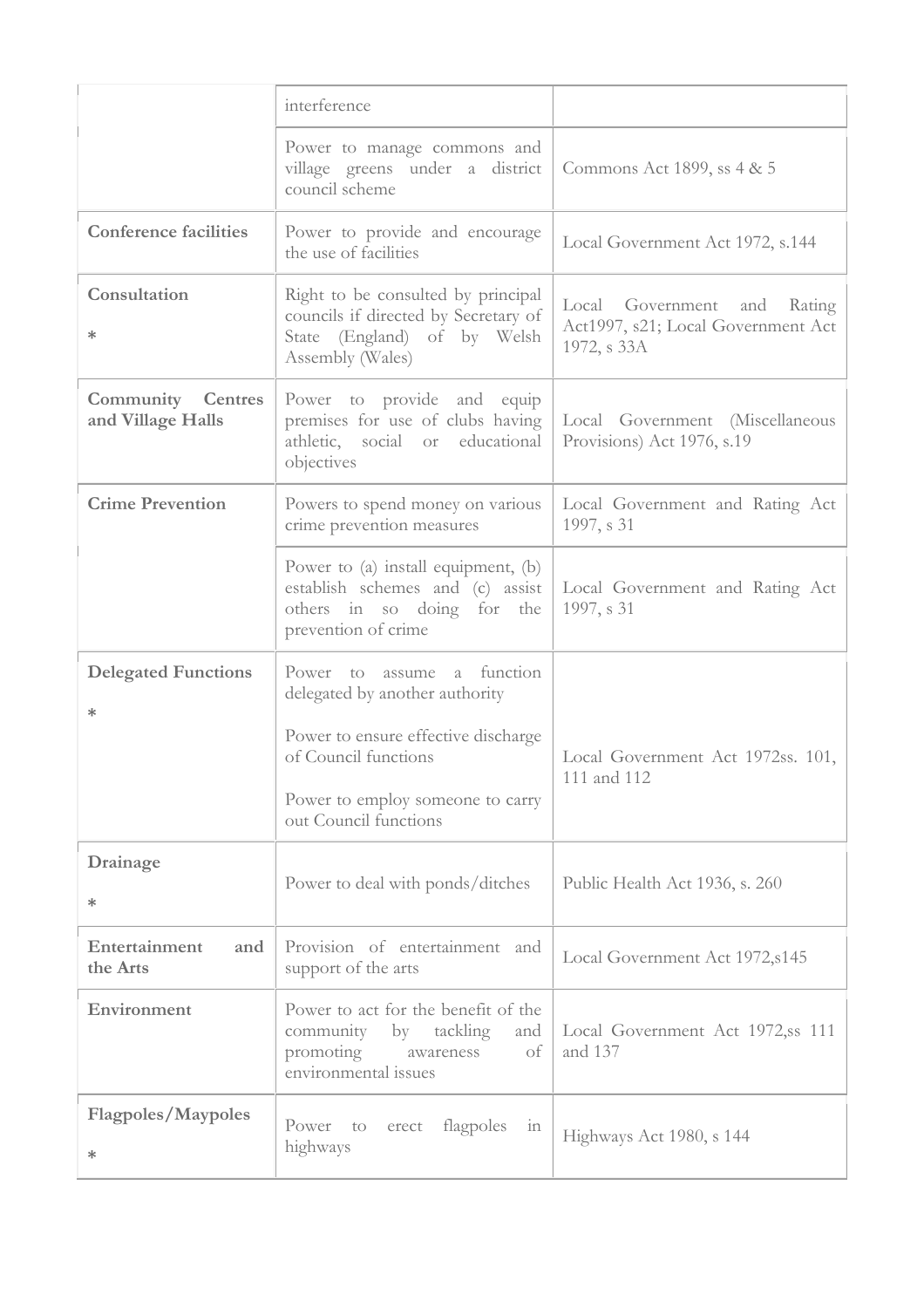| " Free Resource"<br>$\ast$ | Power to incur expenditure not<br>otherwise authorised on anything<br>which in the council's opinion is in<br>the interests of the area or part of<br>it or all or some of the inhabitants | Local Government Act 1972, s139                                                                                          |
|----------------------------|--------------------------------------------------------------------------------------------------------------------------------------------------------------------------------------------|--------------------------------------------------------------------------------------------------------------------------|
| Gifts/Grants<br>∗          | Power to accept                                                                                                                                                                            | Local Government Act 1972 s139                                                                                           |
| <b>Highways</b><br>$\ast$  | Power to repair and maintain<br>footpaths and bridleways                                                                                                                                   | Highways Act 1980, ss 43 and 50                                                                                          |
|                            | Power to light roads and public<br>places                                                                                                                                                  | Parish Councils Act 1957<br>$S \quad 3:$<br>Highways Act 1980, s 301: Local<br>Government Act 1972, Sched. 14 Para<br>27 |
|                            | Provision of litter bins                                                                                                                                                                   | Litter Act 1983, 5 and 6                                                                                                 |
|                            | Power to provide parking places<br>for<br>vehicles,<br>bicycles<br>and<br>motorcycles                                                                                                      | Road Traffic Regulation Act 1984, ss<br>57 and 63                                                                        |
|                            | Power to enter into an agreement<br>as to dedication and widening                                                                                                                          | Highways Act 1980. ss 30 and 72                                                                                          |
|                            | Power to provide roadside shelters,<br>and omnibus shelters                                                                                                                                | Parish Councils Act 1957, s 1                                                                                            |
|                            | Consent of Parish Council required<br>for ending maintenance of highway<br>at public expense, or for stopping<br>up or diversion of highway                                                | Highways Act, 1980 ss 47 and 116                                                                                         |
|                            | Power to complain to District<br>Council as to protection of rights<br>of way and roadside waste                                                                                           |                                                                                                                          |
|                            | Power to provide traffic signs and<br>other notices                                                                                                                                        | Highways Act 1980, s 130                                                                                                 |
|                            | Power to plant trees, etc., and to<br>maintain roadside verges                                                                                                                             | Road Traffic Regulation Act 1984, s<br>72; Countryside Act 1968                                                          |
|                            | Power to complain<br>to local<br>highway authority that a highway is<br>unlawfully<br>stopped<br>up<br>Or<br>obstructed                                                                    | Highways Act 1980, s 96                                                                                                  |
|                            | Power to prosecute for unlawful<br>ploughing<br>of a footpath<br><b>Of</b><br>bridleway                                                                                                    | Highways Act 1980, s 130 Highways<br>Act 1980, s 134                                                                     |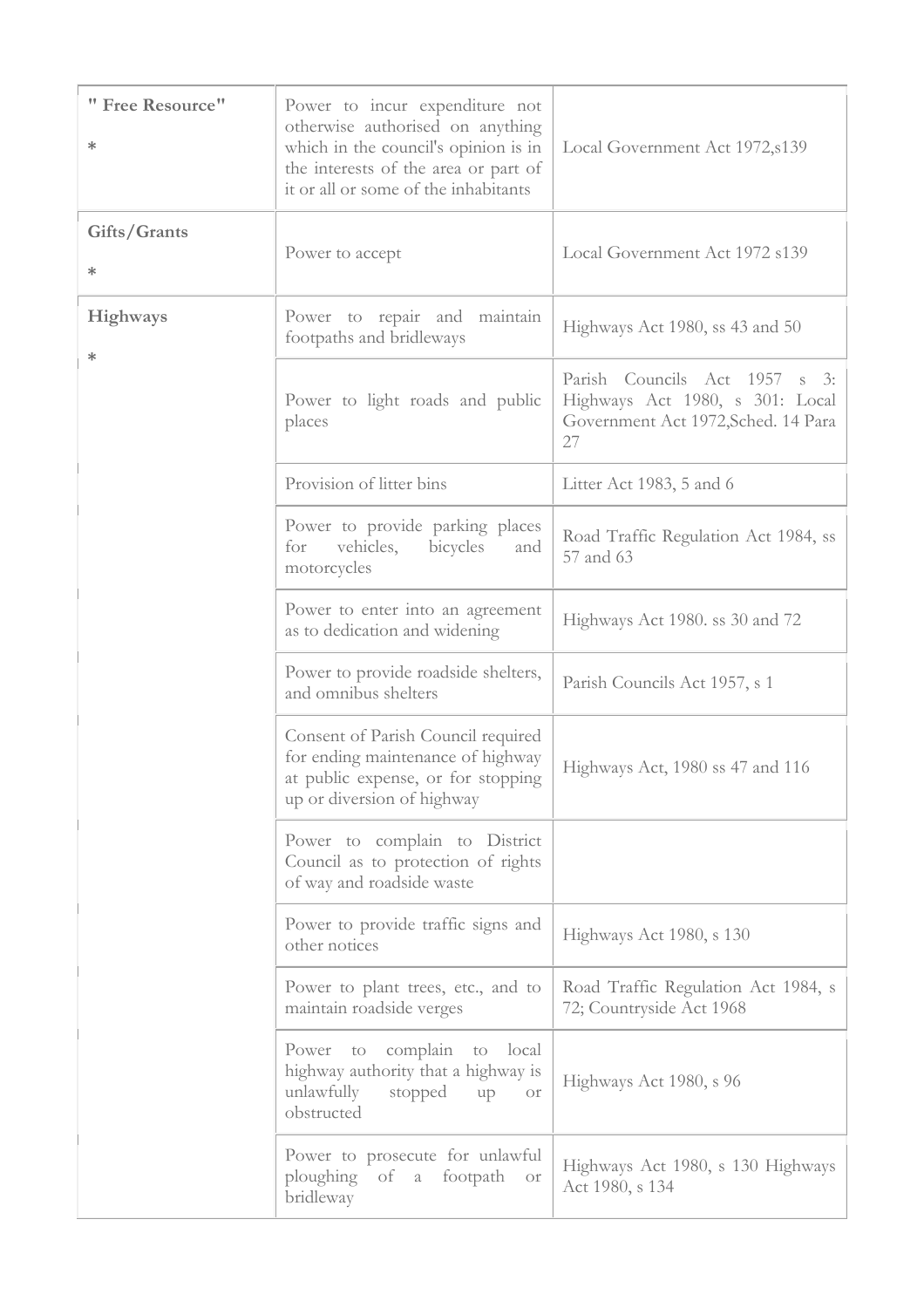| Investments<br>∗                     | Power to participate in schemes of<br>collective investment                                                                                                     | Trustee Investments Act 1962, s11                                                                                                                                                                                                                  |
|--------------------------------------|-----------------------------------------------------------------------------------------------------------------------------------------------------------------|----------------------------------------------------------------------------------------------------------------------------------------------------------------------------------------------------------------------------------------------------|
| Land<br>∗                            | acquire land<br>Power to<br>by<br>agreement, to appropriate land and<br>to dispose of                                                                           | Local Government Act 1972, ss 124,<br>126 and 127                                                                                                                                                                                                  |
|                                      | Power to accept gifts of land                                                                                                                                   | Local Government Act 1972s139                                                                                                                                                                                                                      |
|                                      | acquire<br>land<br>Power to<br>$\mathbf{b}$ y<br>compulsory purchase                                                                                            | Local Government Act 1972, s 125                                                                                                                                                                                                                   |
|                                      | Power to obtain particulars of<br>persons interested in land                                                                                                    | Local Government (Miscellaneous<br>Provisions) Act 1976, s 16                                                                                                                                                                                      |
|                                      | Power to acquire land for or to<br>provide recreation grounds, public<br>walks, pleasure grounds and open<br>spaces and to manage and control<br>them           | Public Health Act 1875, s 16; Local<br>Government Act 1972, Sched. 14,<br>27; Public Health<br>Para<br>Acts<br>Amendment Act 1980, s 44; Open<br>Spaces Act 1906, ss 9 and 10; Local<br>Government<br>(Miscellaneous<br>Provisions) Act 1976, s 19 |
| Lighting<br>∗                        | Power to light roads and public<br>places                                                                                                                       | Parish<br>Councils Act<br>1957,<br>S<br>Highways Act 1980, s 301                                                                                                                                                                                   |
| Litter and dog fouling               | Provision of receptacles Obliged to<br>keep own land free of litter and<br>dog faces                                                                            | Litter Act 1983, ss<br>5<br>an<br>Environmental Protection Act 1990;<br>Litter (Animal Droppings) Order<br>1991                                                                                                                                    |
| Lotteries                            | Power to promote                                                                                                                                                | Lotteries and Amusements Act 1976,<br>s 7                                                                                                                                                                                                          |
| Mortuaries and post-<br>mortem rooms | Powers to provide mortuaries and<br>post-mortem rooms                                                                                                           | Public Health Act 1936, s 198                                                                                                                                                                                                                      |
| <b>Nature Reserves</b>               | Power to designate statutory to the<br>nature reserves and marine nature<br>reserves - English Nature can<br>designate sites of specific scientific<br>interest | Parks<br>National<br>and<br>Access<br>Countryside Act 1949, ss 15, 16 and                                                                                                                                                                          |
|                                      | Powers to make management<br>agreements with landowners and<br>the English Nature to manage<br>council-owned reserve land as a<br>nature reserve                | 21; The Wildlife and Countryside Act<br>1982, ss 36 and 39 and Sched.12                                                                                                                                                                            |
| <b>Nuisances</b>                     | Power to deal with offensive                                                                                                                                    | Public Health Act 1936, s 260                                                                                                                                                                                                                      |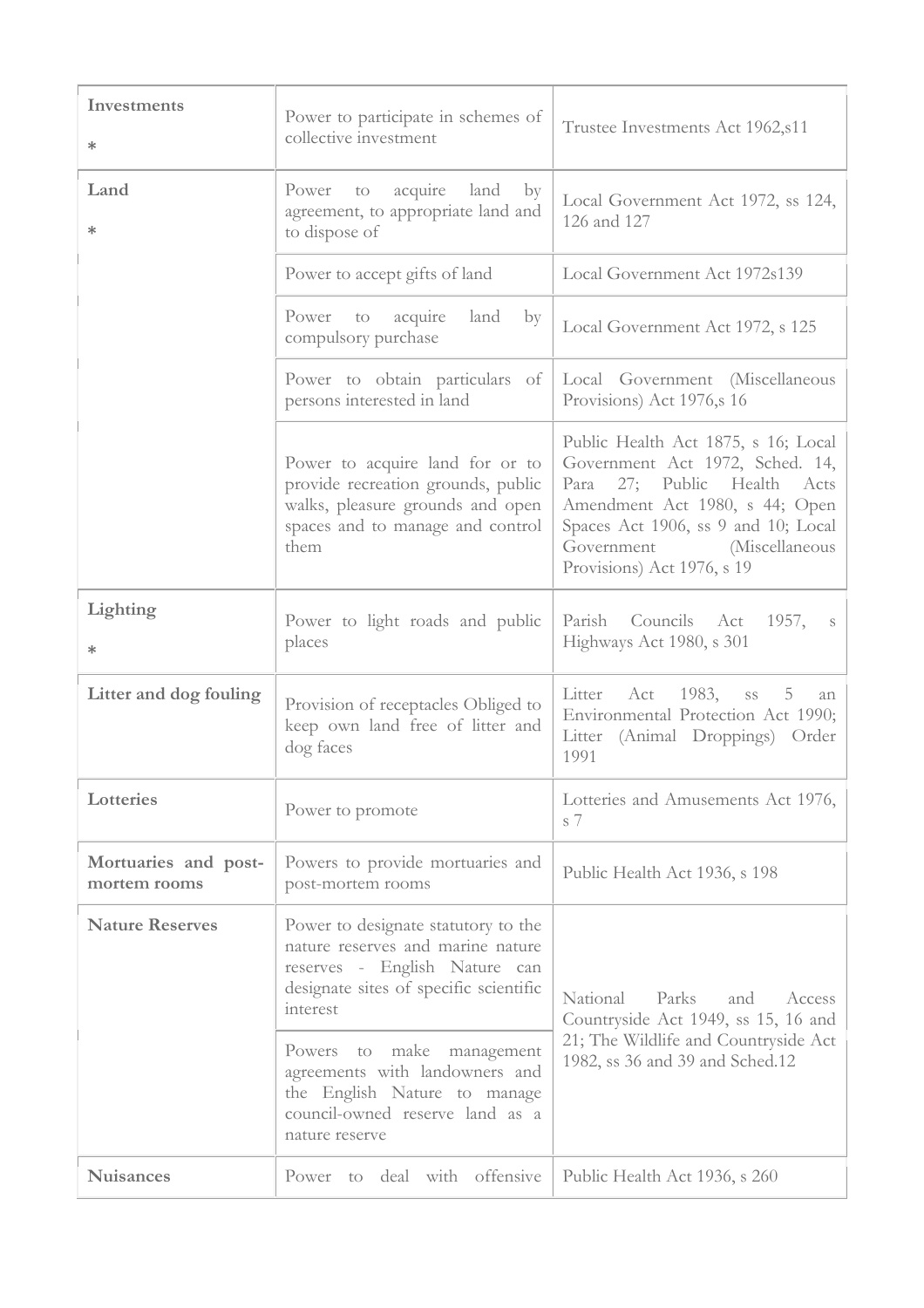|                                                   | ditches, ponds and gutters                                                                                                                                                                                        |                                                                                                                                                                                                                                                     |
|---------------------------------------------------|-------------------------------------------------------------------------------------------------------------------------------------------------------------------------------------------------------------------|-----------------------------------------------------------------------------------------------------------------------------------------------------------------------------------------------------------------------------------------------------|
| <b>Open Spaces</b>                                | Power to acquire land and maintain                                                                                                                                                                                | Public Health Act 1875, s 164; Open<br>Spaces Act 1906, ss 9 and 10;<br>Commons Act 1899                                                                                                                                                            |
|                                                   | Power to acquire land for or to<br>provide recreation grounds, public<br>walks, pleasure grounds and open<br>spaces, and to manage and control<br>them.                                                           | Public Health Act 1875, s 164; Local<br>Government Act 1972, Sched 14,<br>27; Public Health<br>Para<br>Acts<br>Amendment Act 1980, s 44; Open<br>Spaces Act 1906, ss 9 and 10; Local<br>(Miscellaneous<br>Government<br>Provisions) Act 1976, s 19. |
| Parish Property and<br>Records <sup>*</sup>       | Powers to direct as to their custody                                                                                                                                                                              | Local Government Act 1972, s226                                                                                                                                                                                                                     |
| <b>Parking Facilities</b>                         | Power to provide parking places<br>for motor vehicles, motorcycles<br>and bicycles                                                                                                                                | Road Traffic Regulation Act 1984, ss<br>57 and 63                                                                                                                                                                                                   |
| Planning<br>∗                                     | Right to be notified of and power<br>to respond to planning applications                                                                                                                                          | Town and Country Planning Act 990,<br>Sched. 1 Para 8; Local Government<br>Act 1972, Sched. 15 Para 20.                                                                                                                                             |
| Postal<br>and<br>telecommunications<br>facilities | Power to pay the Post Office,<br>British Telecommunications or any<br>other public telecommunications<br>operator any loss sustained in<br>providing post or telegraph office<br>or telecommunications facilities | Post Office Act 1954, s<br>51;<br>Telecommunications Act 1984, s97                                                                                                                                                                                  |
| <b>Village Halls</b>                              | <b>Public Buildings and</b> Power to provide buildings for<br>offices and for public meetings and<br>assemblies                                                                                                   | Local Government Act 1972 s 133                                                                                                                                                                                                                     |
| <b>Public Conveniences</b>                        | Power to provide                                                                                                                                                                                                  | Public Health Act 19336, s 87                                                                                                                                                                                                                       |
| <b>Public Enquiries</b><br>∗                      | Power to make representations at<br>public enquiries                                                                                                                                                              | Local Government Act 1982, s222                                                                                                                                                                                                                     |
| <b>Publicise functions</b><br>∗                   | Power to publicise council and<br>local authority functions                                                                                                                                                       | Local Government Act 1982, s. 142                                                                                                                                                                                                                   |
| <b>Raising of Finances</b><br>∗                   | Power to raise money through<br>them precept                                                                                                                                                                      | Local Government Act 1982, s150                                                                                                                                                                                                                     |
| <b>Records</b>                                    | Power to collect, exhibit and<br>purchase local records                                                                                                                                                           | Local Government Act Records) Act<br>1962 ss 1 and 2                                                                                                                                                                                                |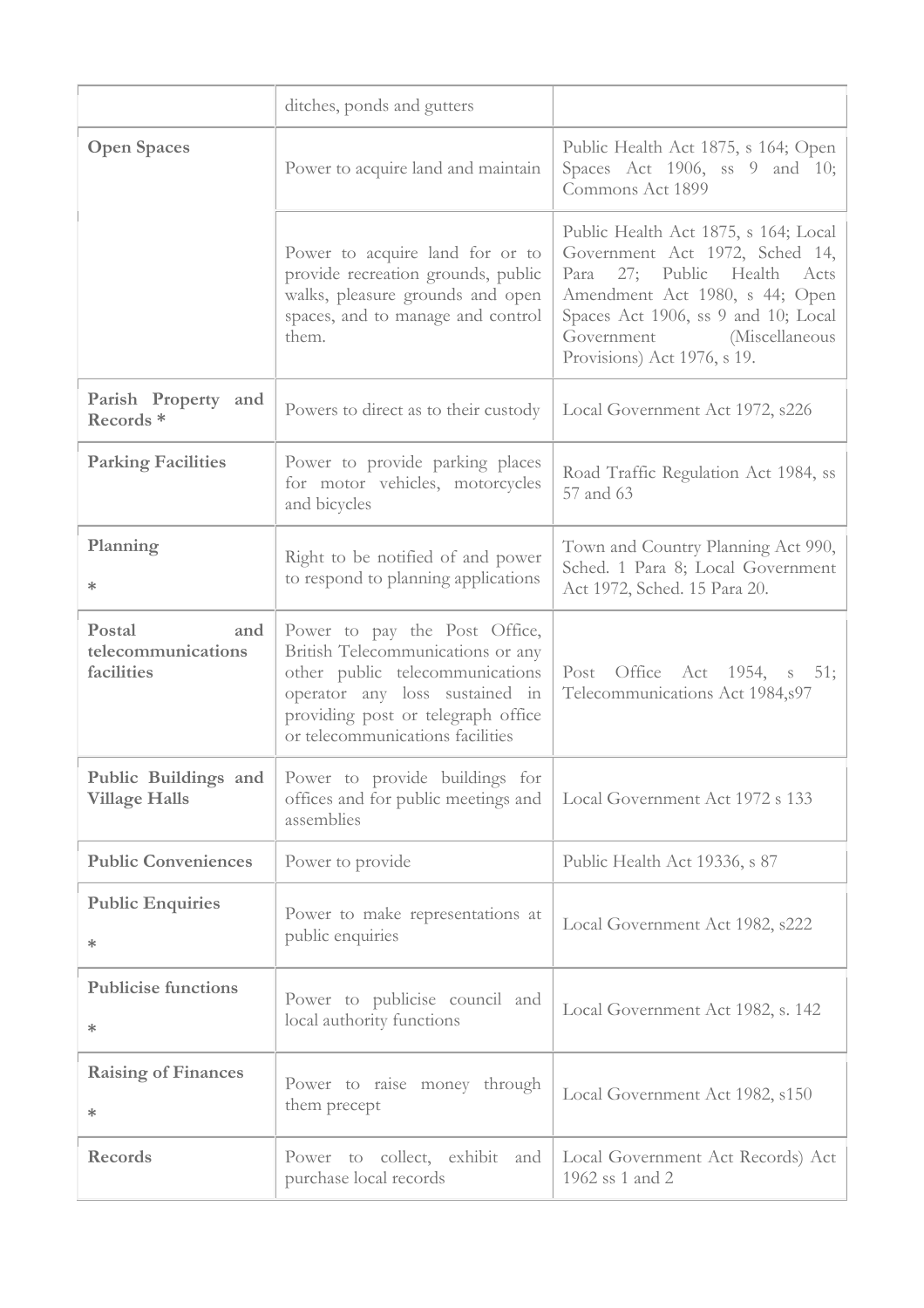| Recreation                                | Power to acquire land for or to<br>provide recreation grounds, public<br>walks, pleasure grounds, and open<br>spaces and to manage and control<br>them.<br>Power to provide gymnasiums,<br>playing fields, holiday camps                                                              | Public Health Act 1875, s 164; Local<br>Government Act 1972, Sched 14 para<br>27; Public Health Acts Amendment<br>Acts 1890, s 44; Open Spaces Act<br>1906, ss 9 and 10; Local Government<br>(Miscellaneous Provisions) Act 1976,<br>s 19; Commons Act 1899 |
|-------------------------------------------|---------------------------------------------------------------------------------------------------------------------------------------------------------------------------------------------------------------------------------------------------------------------------------------|-------------------------------------------------------------------------------------------------------------------------------------------------------------------------------------------------------------------------------------------------------------|
|                                           | Provision of boating pools                                                                                                                                                                                                                                                            | Public Health Act 1962, s 54                                                                                                                                                                                                                                |
| Seats and Shelters*                       | Power to provide roadside seats<br>and shelters                                                                                                                                                                                                                                       | Parish Councils Act 1957, s 1                                                                                                                                                                                                                               |
| Tourism                                   | contribute<br>Power<br>the<br>to<br>to<br>encouragement of tourism                                                                                                                                                                                                                    | Local Government Act 1972, s. 144                                                                                                                                                                                                                           |
| Town and<br>Country<br>Planning<br>$\ast$ | Right to be notified of planning<br>applications                                                                                                                                                                                                                                      | Town & Country Planning Act 1990,<br>Sched. 1 Para 8                                                                                                                                                                                                        |
| <b>Town Status</b>                        | Power to adopt town status                                                                                                                                                                                                                                                            | Local Government Act 1972, ss 245<br>and 245B                                                                                                                                                                                                               |
| <b>Traffic Calming</b>                    | Power to contribute financially to<br>traffic calming schemes                                                                                                                                                                                                                         | Local Government and Rating Act<br>1997, s 26                                                                                                                                                                                                               |
| Training<br>∗                             | Power to train Councillors                                                                                                                                                                                                                                                            | Local Government Act 1972. s175.                                                                                                                                                                                                                            |
| <b>Transport</b>                          | Power to (a) establish car sharing<br>schemes (b) make grants for bus<br>services, (c) provide taxi-fare<br>concessions; (d) investigate public<br>transport, road use and needs; (e)<br>provide information about public<br>transport services<br><b>Community Transport Schemes</b> | Local Government and Rating Act<br>1997, s 26-29                                                                                                                                                                                                            |
| <b>Village greens</b><br>∗                | Power to maintain, to make bylaws<br>and<br>$\rm{to}$<br>prosecute<br>for<br>for<br>interference with village greens                                                                                                                                                                  | Open Spaces Act 1906, s<br>15<br>Enclosure Act 1857, s 12, Commons<br>Act 1876, s 29                                                                                                                                                                        |
| <b>War Memorials</b>                      | Power to maintain,, repair, protect<br>and adapt war memorials                                                                                                                                                                                                                        | War Memorials (Local Authorities<br>Powers) Act 1923, s 1 as extended by<br>Local Government Act 1948, s 133                                                                                                                                                |
| <b>Water Supply</b>                       | Power to utilise well, spring or                                                                                                                                                                                                                                                      | Public Health Act 1936, s 125                                                                                                                                                                                                                               |
|                                           |                                                                                                                                                                                                                                                                                       |                                                                                                                                                                                                                                                             |